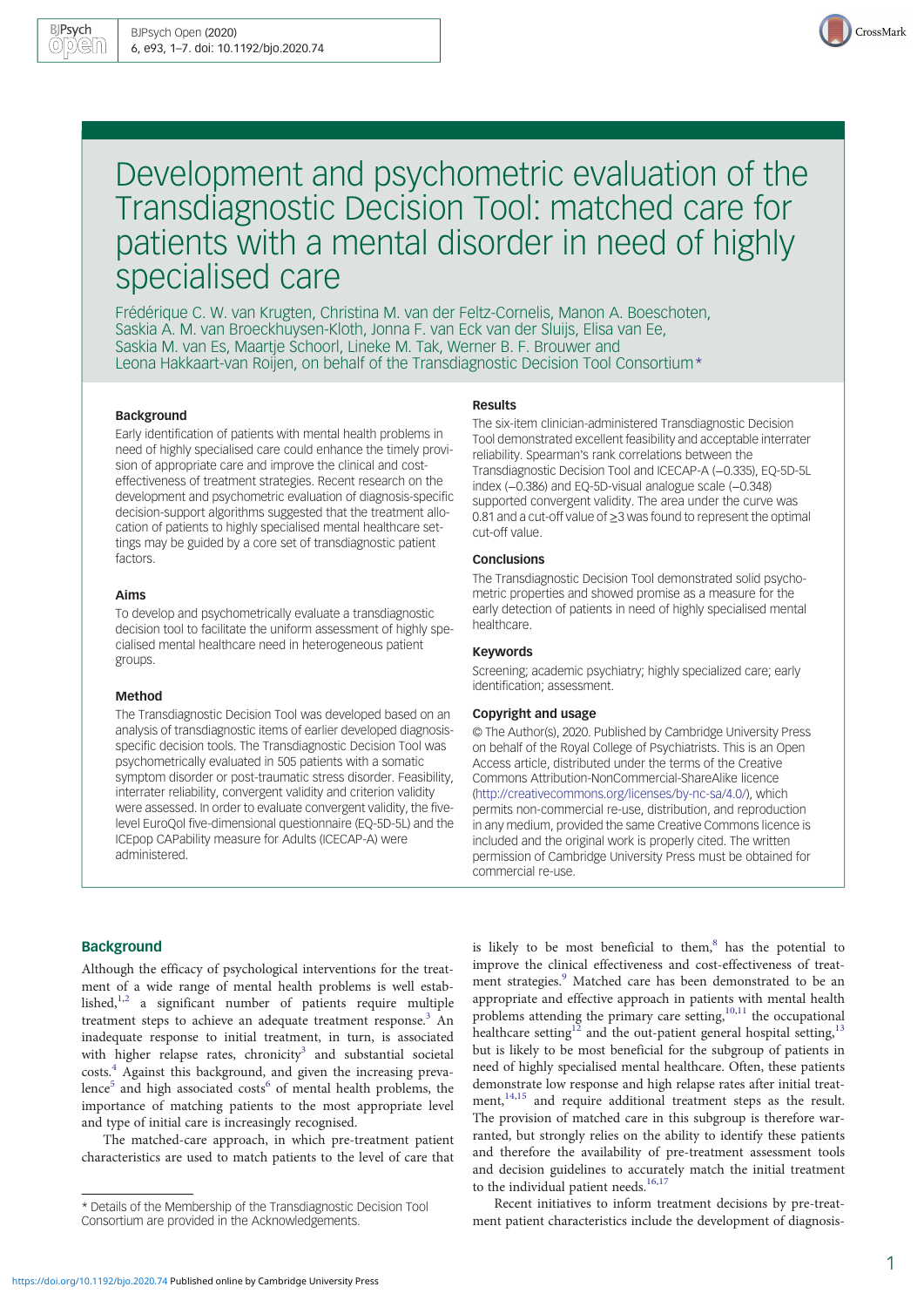specific decision tools for the following diagnostic groups: personality disorders, eating disorders, unipolar depression and anxiety disorders.<sup>[18](#page-6-0)-[21](#page-6-0)</sup> Decision tools are brief, clinician-administered instruments, especially designed to identify patients in need of highly specialised care during the diagnostic phase. Decision tools items include pre-treatment patient characteristics such as the absence or presence of psychiatric or somatic comorbidity, and the total score is an indicator of the need for highly specialised care. These diagnosis-specific decision tools have demonstrated solid psychometric properties, $18-21$  $18-21$  $18-21$  and are used in psychiatric specialised centres to enhance the early identification of patients with a highly specialised mental healthcare need.

# Aims

The development and psychometric evaluation of these diagnosisspecific decision tools suggested that the allocation of patients to highly specialised mental healthcare settings may be guided by a core set of transdiagnostic patient factors. Building on the theoretical foundations of, and insights from, the development of these diagnosis-specific decision tools, the aim of this study was to explore the possibility of developing a transdiagnostic decision tool for use in heterogeneous patient groups, in patients with a diagnosis for which no diagnosis-specific decision tool is available and in patients without a clear primary diagnosis. Such a tool could enhance the systematic and standardised early identification of patients with a highly specialised mental healthcare need, which, in turn may enhance treatment outcomes in patients with severe and complex mental health problems.

#### Method

# Definition of terms and Transdiagnostic Decision Tool development

Highly specialised mental healthcare (i.e. tertiary mental healthcare) is the care provided by highly trained professionals to individuals with mental health problems that are complex and refractory to interventions provided in specialised (for example secondary) mental healthcare settings such as community mental health centres and general hospitals.<sup>[22](#page-6-0),[23](#page-6-0)</sup> Given the level of necessary staff expertise, assessment and resources, highly specialised mental healthcare is often, but not per definition, provided in mental healthcare centres affiliated with academic medical settings.<sup>[22](#page-6-0)</sup>

In order to enhance the early identification and adequate management of patients with mental health problems in need of highly specialised care, the following four diagnosis-specific decision support algorithms were developed: the Decision Tool Personality Disorders,<sup>[19](#page-6-0)</sup> the Decision Tool Eating Disorders,<sup>[18](#page-6-0)</sup> the Decision Tool Unipolar Depression<sup>[20](#page-6-0)</sup> and the Decision Tool Anxiety Disorders.<sup>[21](#page-6-0)</sup> Building on the theoretical foundations of, and insights from, the development and psychometric evaluation of these diagnosis-specific decision tools, the Transdiagnostic Decision Tool was developed for use in heterogeneous patient groups, in patients with a diagnosis for which no diagnosis-specific decision tool is available and in patients without a clear primary diagnosis.

The tool was initially intended for use in the diagnostic phase in specialised mental healthcare centres in order to optimise the clinical decision-making process in the referral of patients with mental health problems to highly specialised care. Its use does not have to be restricted to this setting, however. The Transdiagnostic Decision Tool was developed by the Transdiagnostic Decision Tool Consortium, comprising 16 leading mental health experts

(psychiatrists and psychologists), two academics and two patient representatives (see Acknowledgements).

The development process of the Transdiagnostic Decision Tool consisted of three consecutive phases.

- (a) In the first phase, the overlapping patient criteria in the diagnosis-specific decision tools were established.
- (b) In the second phase, consortium members generated the draft Transdiagnostic Decision Tool through operationalisation of each of the criteria identified in the first phase.
- (c) In the third phase, a pilot study was carried out in 34 patients with a  $DSM-5^{24}$  $DSM-5^{24}$  $DSM-5^{24}$  diagnosis of post-traumatic stress disorder (PTSD)  $(n = 10)$ , somatic symptom disorder (SSD)  $(n = 10)$ , unipolar depression ( $n = 5$ ), anxiety disorder ( $n = 2$ ), eating disorder  $(n = 3)$ , personality disorder  $(n = 3)$  or psychotic disorder  $(n = 1)$  who were referred for treatment to either a specialised or highly specialised treatment centre in the Netherlands. Clinicians were asked to complete the draft version of the Transdiagnostic Decision Tool and answer questions regarding its feasibility. Feasibility questions included the total time required to complete the tool and the clarity of the item wording and the tool in total.

# Evaluation of psychometric properties

# Study design and population

In order to evaluate the psychometric properties of the Transdiagnostic Decision tool, a cross-sectional, observational multicentre study was carried out in eight specialised (general psychiatric) and highly specialised (i.e. tertiary) mental healthcare clinics in the Netherlands under routine care conditions. To facilitate the comparison of psychometric properties between diagnoses groups and evaluate the transdiagnostic robustness of the Transdiagnostic Decision tool, the study was carried out in two distinct diagnostic groups. The study population consisted of 505 adult (18 years and older) psychiatric out-patients with either a primary diagnosis of SSD or a primary diagnosis of PTSD according to DSM-5 criteria. Written informed consent was obtained from all patients. The authors assert that all procedures contributing to this work comply with the ethical standards of the relevant national and institutional committees on human experimentation and with the Helsinki Declaration of 1975, as revised in 2008. All procedures involving human patients were approved by the Medical Ethical Committee of the Erasmus University Medical Centre Rotterdam, the Netherlands (MEC-2017-051).

#### **Measures**

In addition to the Transdiagnostic Decision Tool that was completed by the clinician, participants also completed a number of self-report instruments.

(a) The five-level EuroQol five-dimensional questionnaire (EQ- $5D-5L$ <sup>[25](#page-6-0)</sup> is a generic, standardised, self-administered measure of health-related quality of life (HRQoL). The EQ-5D-5L comprises two parts: a descriptive system and a visual analogue scale (EQ-5D-VAS). The descriptive system consists of five items, covering five dimensions (mobility, self-care, usual activities, pain/discomfort and anxiety/depression), each with five response levels (no problems, some problems, moderate problems, severe problems and extreme problems/ unable to). The answers on the descriptive system can be converted into a single preference-based summary index score (the EQ-5D-5L index) by applying societal preference weights to the self-classified health states. Based on the Dutch national value set, EQ-5D-5L index scores can range from −0.446 (representing the worst health state) to 1 (representing the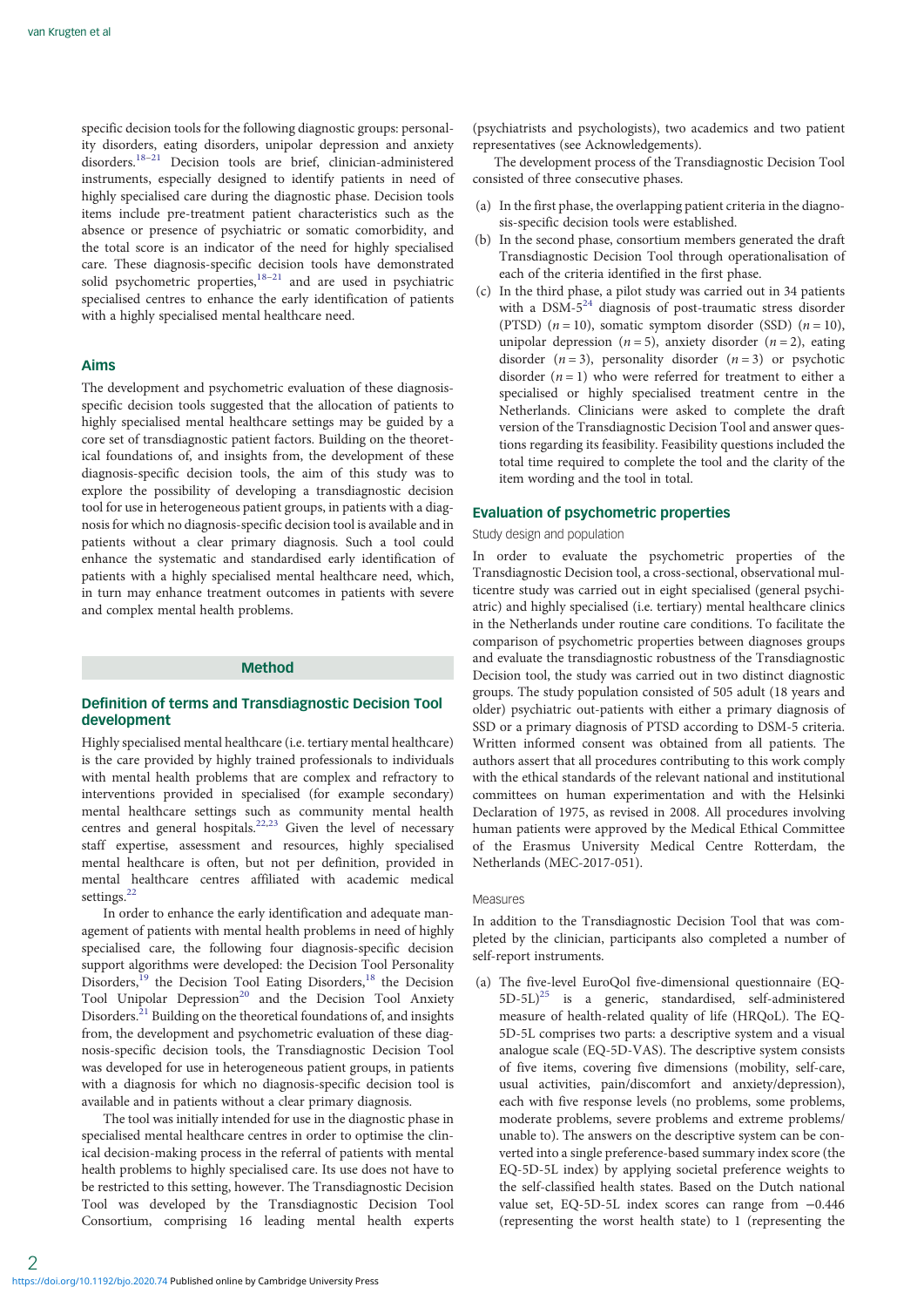best health state).<sup>[26](#page-6-0)</sup> The second part of the EQ-5D-5L, the EQ-5D-VAS, records the respondent's current self-rated health on a 20 cm vertical scale ranging from zero ('the worst health you can imagine') to 100 ('the best health you can imagine').

(b) The ICEpop CAPability measure for Adults  $(ICECAP-A)^{27}$  $(ICECAP-A)^{27}$  $(ICECAP-A)^{27}$  is a generic, standardised, self-administered measure of capability well-being for use in the adult population. The descriptive system consists of five items, covering five dimensions (stability, attachment, autonomy, achievement and enjoyment), each with four response levels. Responses to the descriptive system can be converted into a single summary index by applying societal preference weights to the self-classified capability states. The ICECAP-A index can range from 0 (representing the absence of capability) to 1 (representing full capability). $^{2}$ 

#### Procedures

From March 2017 through March 2018, patients were enrolled in the study at eight specialised (general psychiatric) and highly specialised (i.e. tertiary) mental healthcare clinics in the Netherlands. During the intake interview, clinicians rated each participating patient on the Transdiagnostic Decision Tool and entered the scoring on the Transdiagnostic Decision Tool, as well as demographic and clinical characteristics (gender, age, country of origin, primary diagnosis) and two questions regarding the feasibility of using the Transdiagnostic Decision Tool into web-based case report forms. Feasibility was operationalised as the total administration time of the Transdiagnostic Decision Tool, the clarity of the total set of items (scored as 'Yes' or 'No') and the percentage of missing values.

In order to evaluate the interrater reliability, a random subsample of 28% of patients was rated on the Transdiagnostic Decision Tool by a second clinician present at the intake interview. During the intake interview, patients completed a three-page questionnaire, including the EQ-5D-5L and the ICECAP-A to assess the convergent validity. Based on the patients' preference, the EQ-5D-5L was provided in Dutch, English, French or Arabic and the ICECAP-A in Dutch or English.

Criterion validity was evaluated in a random subsample of 59% of patients by comparing the total Transdiagnostic Decision Tool score with the clinical judgement of senior clinicians. Two clinicians independently and masked to the individual scores on the Transdiagnostic Decision Tool rated whether the patient was in need of highly specialised care (scored with 'Yes' or 'No'). An independent researcher verified the consistency between the judgements, and disagreements were resolved by discussion or through third-party consultation.

#### Statistical analysis

Demographic and clinical characteristics of the study sample and feasibility data were analysed using descriptive statistics. In line with previous Decision Tool research,<sup>[20](#page-6-0),[21](#page-6-0)</sup> criteria for feasibility success were set at a mean administration time of ≤10 minutes, content clarity judged as 'clear' in ≥90% of all evaluations, and ≤5% of missing item responses.

To assess the interrater reliability, Krippendorff's alpha reliabil-ity coefficients<sup>[29,30](#page-6-0)</sup> were calculated for each of the individual items, and the total Transdiagnostic Decision Tool score. The minimum acceptable reliability level was set at  $0.667$ .<sup>30</sup> Following Shapiro– Wilk tests of normality, non-parametric Spearman's rank correlations between the total Transdiagnostic Decision Tool scores and EQ-5D-5L index, EQ-5D-VAS and ICECAP-A scores were computed to assess convergent validity. Correlations of 0.10–0.29, 0.30–0.49 and  $\geq$ 0.50 were considered weak, moderate and strong, respectively.<sup>31</sup> Transdiagnostic Decision Tool scoreswere expected to have a moderate negative correlation with HRQoL (EQ-5D-5L) and well-being (ICECAP-A) scores. Receiver-operating characteristic (ROC) curves were generated to assess the criterion validity and to determine the optimal cut-off score. Areas under the ROC curves (AUCs) were generated to summarise the discriminative accuracy of the Transdiagnostic Decision Tool. In order to determine the optimal cut-off score, a Youden index ( $J = (sensitivity_c + specificity_c) - 1)^{32}$  was calculated for each possible cut-off score. The cut-off score that corresponded to the highest Youden index was selected as the optimal cut-off score.

All statistical analyses were carried out both for the total sample and for each diagnostic group and conducted using IBM SPSS (Statistical Package for the Social Sciences) version 24.0 (SPSS Inc., IBM Corporation, Armonk, New York, USA). Significance levels were set at  $P < 0.05$  (two-tailed).

## Results

# Scale development and preliminary evaluation of the criterion validity

Analysis of the overlapping criteria in the diagnosis-specific decision tools revealed the following five transdiagnostic criteria to detect patients with a highly specialised care need: high severity level of the primary diagnosis; treatment-interfering psychiatric comorbidity; treatment-interfering somatic comorbidity; treatment-interfering psychosocial dysfunctioning; and previous unsuccessful treatment of the current primary diagnosis in specialised mental healthcare (see Supplementary file A available at [https://](https://doi.org/10.1192/bjo.2020.74) [doi.org/10.1192/bjo.2020.74](https://doi.org/10.1192/bjo.2020.74) for the primary items of the diagnosis-specific decision tools).

In a consensus meeting, consortium members added the criterion 'Severe or longstanding childhood trauma' to the initial list of five criteria given the prognostic importance of this criterion in patients with mental health problems. $33$  In line with the diagnosis-specific decision tools, each of the transdiagnostic criteria was operationalised into a dichotomous (item present or not) scale item, resulting in a six-item draft version of the Transdiagnostic Decision Tool. Based on the data of the pilot study, no adjustments to the wording of items were needed. The items, response options, and scoring system of the Transdiagnostic Decision tool are presented in Table 1. An English translation of the complete Transdiagnostic Decision Tool is presented in Supplementary file B.

| Items, response options and scoring system of the<br>Table 1<br><b>Transdiagnostic Decision Tool</b>                                       |          |  |  |  |
|--------------------------------------------------------------------------------------------------------------------------------------------|----------|--|--|--|
| Item, <sup>a</sup> response options                                                                                                        | Score    |  |  |  |
| 1. Severe primary diagnosis                                                                                                                |          |  |  |  |
| Yes                                                                                                                                        | 1        |  |  |  |
| N <sub>0</sub>                                                                                                                             | $\Omega$ |  |  |  |
| 2. Treatment-interfering psychiatric comorbidity                                                                                           |          |  |  |  |
| Yes                                                                                                                                        | 1        |  |  |  |
| <b>No</b>                                                                                                                                  | 0        |  |  |  |
| 3. Treatment-interfering somatic comorbidity                                                                                               |          |  |  |  |
| Yes                                                                                                                                        | 1        |  |  |  |
| No                                                                                                                                         | 0        |  |  |  |
| 4. Treatment-interfering psychosocial dysfunctioning                                                                                       |          |  |  |  |
| Yes                                                                                                                                        | 1        |  |  |  |
| <b>No</b>                                                                                                                                  | 0        |  |  |  |
| 5. Severe or longstanding childhood trauma<br>Yes                                                                                          | 1        |  |  |  |
| <b>No</b>                                                                                                                                  | 0        |  |  |  |
| 6. Previous unsuccessful treatment of the current primary                                                                                  |          |  |  |  |
| diagnosis in specialised care                                                                                                              |          |  |  |  |
| Yes                                                                                                                                        | 1        |  |  |  |
| <b>No</b>                                                                                                                                  | 0        |  |  |  |
|                                                                                                                                            |          |  |  |  |
| a. Item text is abbreviated. An English translation of the complete Transdiagnostic<br>Decision Tool is presented in Supplementary file B. |          |  |  |  |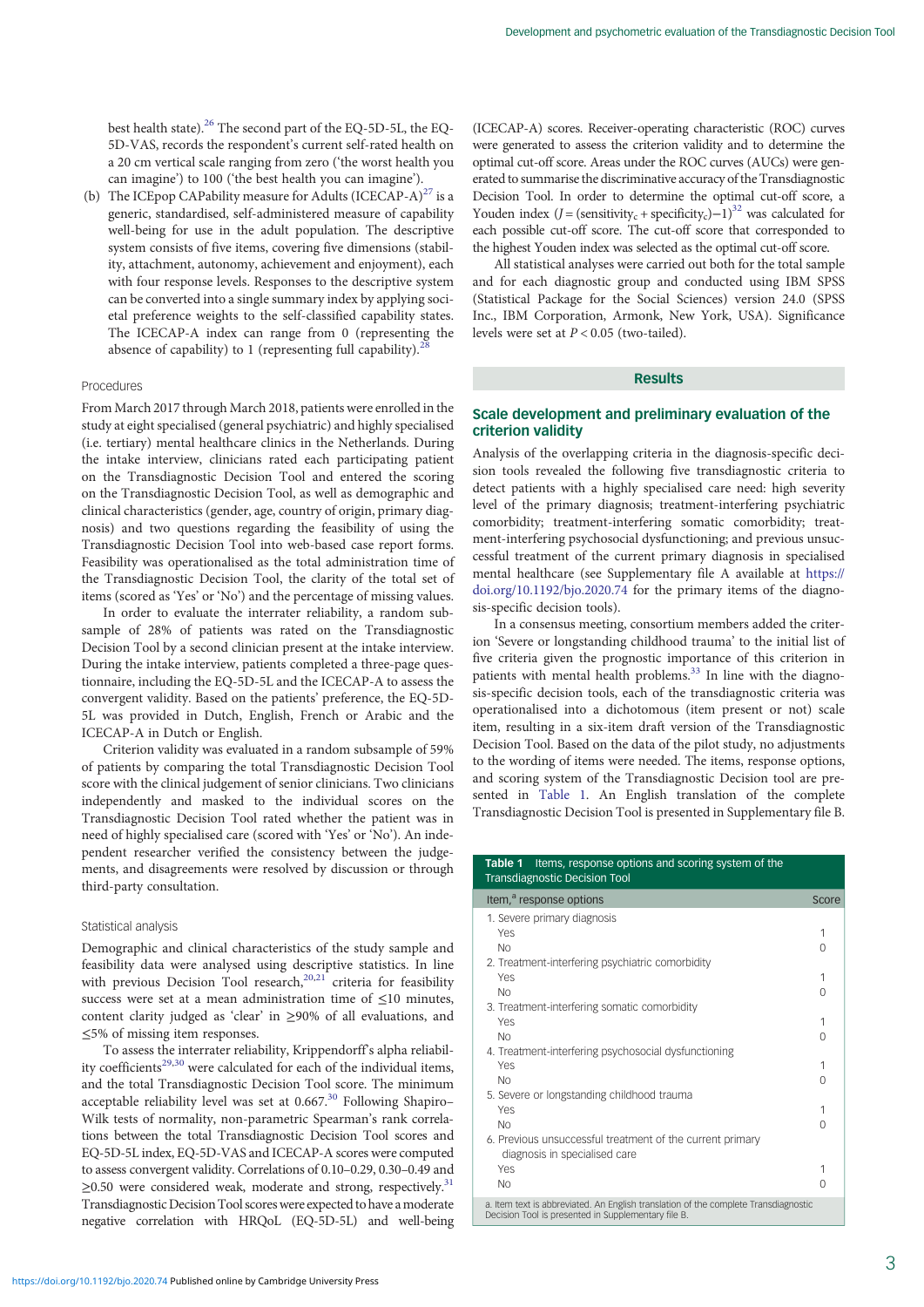| Table 2 Demographic and clinical characteristics of the study sample                                                                                                                              |                     |                         |                                        |  |  |  |  |
|---------------------------------------------------------------------------------------------------------------------------------------------------------------------------------------------------|---------------------|-------------------------|----------------------------------------|--|--|--|--|
|                                                                                                                                                                                                   | <b>Total sample</b> | IRR sample <sup>a</sup> | Criterion validity sample <sup>a</sup> |  |  |  |  |
| $\mathcal N$                                                                                                                                                                                      | 505                 | 140                     | 298                                    |  |  |  |  |
| Age, years                                                                                                                                                                                        |                     |                         |                                        |  |  |  |  |
| Mean (s.d.)                                                                                                                                                                                       | 41.2 (12.4)         | 41.9 (13.2)             | 41.4 (12.5)                            |  |  |  |  |
| Range                                                                                                                                                                                             | $18 - 79$           | $18 - 79$               | $18 - 79$                              |  |  |  |  |
| Gender (n, %)                                                                                                                                                                                     |                     |                         |                                        |  |  |  |  |
| Men                                                                                                                                                                                               | 224 (44.4)          | 60 (42.9)               | 116 (38.9)                             |  |  |  |  |
| Women                                                                                                                                                                                             | 281 (55.6)          | 80 (57.1)               | 182 (61.1)                             |  |  |  |  |
| Country of origin, n (%)                                                                                                                                                                          |                     |                         |                                        |  |  |  |  |
| The Netherlands                                                                                                                                                                                   | 359 (71.1)          | 109 (77.9)              | 201 (67.4)                             |  |  |  |  |
| Surinam                                                                                                                                                                                           | 19(3.8)             | 3(2.1)                  | 10(3.4)                                |  |  |  |  |
| Turkey                                                                                                                                                                                            | 16(3.2)             | 2(1.4)                  | 13(4.4)                                |  |  |  |  |
| Morocco                                                                                                                                                                                           | 14(2.8)             | 4(2.9)                  | 11(3.7)                                |  |  |  |  |
| Iraq                                                                                                                                                                                              | 12(2.4)             | 3(2.1)                  | 10(3.4)                                |  |  |  |  |
| Syria                                                                                                                                                                                             | 11(2.2)             | 2(1.4)                  | 7(2.3)                                 |  |  |  |  |
| Afghanistan                                                                                                                                                                                       | 8(1.6)              | 2(1.4)                  | 2(0.7)                                 |  |  |  |  |
| Other                                                                                                                                                                                             | 65 (12.9)           | 15 (10.7)               | 43 (14.4)                              |  |  |  |  |
| Missing                                                                                                                                                                                           | 1(0.2)              | 0(0.0)                  | 1(0.3)                                 |  |  |  |  |
| Diagnosis, n (%)                                                                                                                                                                                  |                     |                         |                                        |  |  |  |  |
| Somatic symptom disorder                                                                                                                                                                          | 234 (46.3)          | 87 (62.1)               | 155 (52.0)                             |  |  |  |  |
| Post-traumatic stress disorder                                                                                                                                                                    | 271 (53.7)          | 53 (37.9)               | 143 (48.0)                             |  |  |  |  |
| <b>Total Decision Tool score</b>                                                                                                                                                                  |                     |                         |                                        |  |  |  |  |
| Mean (s.d.)                                                                                                                                                                                       | 2.52(1.76)          | 2.66(1.83)              | 2.62(1.70)                             |  |  |  |  |
| Range                                                                                                                                                                                             | $0 - 6$             | $0 - 6$                 | $0 - 6$                                |  |  |  |  |
| EQ-5D-5L index                                                                                                                                                                                    |                     |                         |                                        |  |  |  |  |
| Mean (s.d.)                                                                                                                                                                                       | 0.40(0.30)          | 0.40(0.31)              | 0.37(0.31)                             |  |  |  |  |
| Range                                                                                                                                                                                             | $-0.35$ to $1.00$   | $-0.35$ to $1.00$       | $-0.35$ to $1.00$                      |  |  |  |  |
| Missing, $n$ (%)                                                                                                                                                                                  | 20(4.0)             | 3(2.1)                  | 10(3.4)                                |  |  |  |  |
| EQ-5D-VAS                                                                                                                                                                                         |                     |                         |                                        |  |  |  |  |
| Mean (s.d.)                                                                                                                                                                                       | 49.7 (19.7)         | 48.45 (19.07)           | 47.11 (19.11)                          |  |  |  |  |
| Range                                                                                                                                                                                             | $0.0 - 100.0$       | $0.00 - 100.00$         | $0.00 - 90.00$                         |  |  |  |  |
| Missing, $n$ $(\%)$                                                                                                                                                                               | 20(4.0)             | 3(2.1)                  | 10(3.4)                                |  |  |  |  |
| ICECAP-A index                                                                                                                                                                                    |                     |                         |                                        |  |  |  |  |
| Mean (s.d.)                                                                                                                                                                                       | 0.58(0.20)          | 0.61(0.20)              | 0.58(0.21)                             |  |  |  |  |
| Range                                                                                                                                                                                             | $0.00 - 0.97$       | $0.08 - 0.97$           | $0.00 - 0.97$                          |  |  |  |  |
| Missing, $n$ $(\%)$                                                                                                                                                                               | 23(4.6)             | 3(2.1)                  | 12(4.0)                                |  |  |  |  |
| EQ-5D-5L, Five-level EuroQol five-dimensional questionnaire; ICECAP-A, ICEpop CAPability measure for Adults; IRR, interrater reliability; VAS, visual analogue scale.<br>a. Part of total sample. |                     |                         |                                        |  |  |  |  |

## Psychometric evaluation

In total, 505 patients were enrolled in the study. The demographic and clinical characteristics of the study population are presented in Table 2. The mean age of the patients was 41.2 years (s.d. = 12.4; range 18–79), 281 patients (55.6%) were women, and the majority of patients (71.1%) were of Dutch origin. At presentation, 234 (46.3%) patients had a primary diagnosis of SSD, and 271 (53.7%) had a primary diagnosis of PTSD. The mean total Transdiagnostic Decision Tool score was  $2.5$  (s.d. = 1.8; range 0–6). Mean self-reported HRQoL and well-being scores as measured by the EQ-5D-5L, EQ-5D-VAS and ICECAP-A were 0.40 (s.d. = 0.30; range −0.35 to –1.00), 49.7 (s.d. = 19.7, range 0.0–100.0) and 0.58 (s.d. = 0.20; range 0.00–0.97), respectively.

## Feasibility

Mean administration time of the Transdiagnostic Decision Tool was 6.9 min (s.d.  $= 4.2$ ; range  $= 1-30$ ), and the total set items was evaluated as 'clear' in a vast majority of the evaluations (96.6%). The mean administration time was significantly lower  $(P < 0.001)$  in patients with SSD (5.6 min; s.d. = 3.1) than in patients with PTSD  $(8.0 \text{ min}; \text{ s.d.} = 4.6)$ . The percentage of missing item responses ranged from 0.0% (item 6) to 1.5% (item 5) (mean 0.8%).

### Interrater reliability

As shown in [Table 3](#page-4-0), Krippendorff's alpha values ranged from 0.724 (95% CI 0.581–0.841) for item 4 ('psychosocial dysfunctioning') to 0.848 (95% CI 0.731–0.938) for item 5 ('childhood trauma') in the

total interrater reliability sample. In the SSD subsample, the Krippendorff's alpha values of item 3 ('somatic comorbidity') and item 4 ('psychosocial dysfunctioning') fell short of the recommended reliability level of 0.667. All other Krippendorff's alpha values of the individual items and the total Transdiagnostic Decision Tool score exceeded the recommended reliability level.

#### Validity

As hypothesised, Transdiagnostic Decision Tool sum scores negatively correlated with HRQoL and well-being scores as measured by the EQ-5D-5L  $(r_s(485) = -0.386; P < 0.001)$ , EQ-5D-VAS  $(r_s(485) = -0.348;$  $P < 0.001$ ), and ICECAP-A (r<sub>s</sub>(485) = -0.335;  $P < 0.001$ ). As shown in [Fig. 1,](#page-4-0) the AUC in the total criterion validity sample ( $n = 298$ ) was 0.81 (95% CI 0.76–0.86; P < 0.001). The AUC in the SSD and PTSD subsamples were 0.84 (95% CI = 0.77–0.90; P < 0.001) and 0.78 (95%  $CI = 0.71 - 0.86$ ;  $P < 0.001$ ), respectively. The accuracy indices for various cut-off values of the Transdiagnostic Decision Tool are pre-sented in [Table 4](#page-5-0). Based on the highest Youden index  $(I_{\text{max}})$  of 0.474 (sensitivity 72.4%; specificity 75.0%), the optimal cut-off value for the Transdiagnostic Decision Tool was ≥3 in the total criterion validity sample ( $n = 298$ ). The optimal cut-off value of  $\geq 3$  was also found in the SSD  $(J_{\text{max}} = 0.536)$  and PTSD  $(J_{\text{max}} = 0.436)$  subsample.

# **Discussion**

## Main findings

This paper reports on the development and psychometric evaluation of a measure aimed at aiding clinicians in the early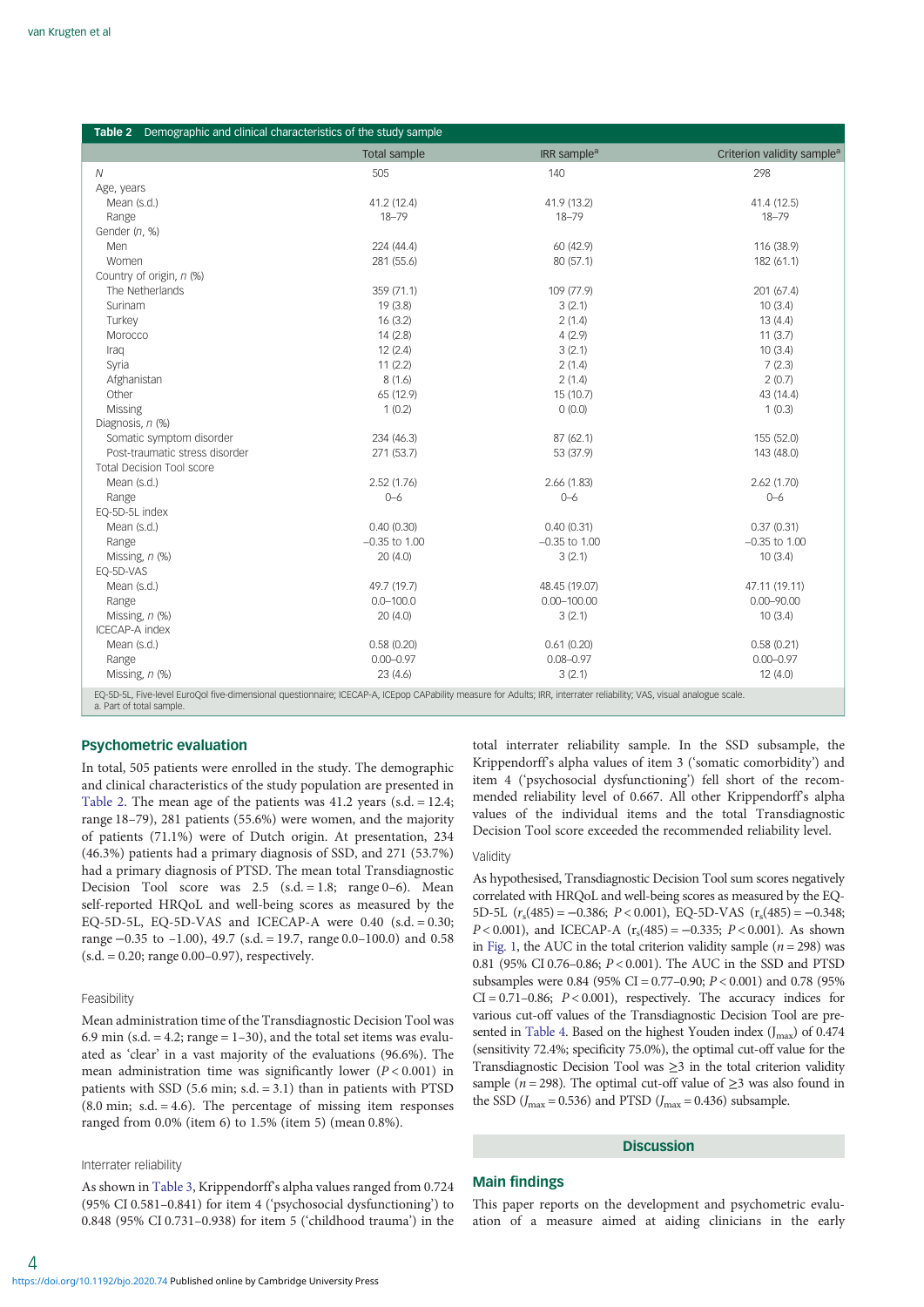<span id="page-4-0"></span>

| Krippendorff's alpha values of the Transdiagnostic Decision Tool<br>Table 3 |                             |                                                    |                                        |                                              |  |  |  |
|-----------------------------------------------------------------------------|-----------------------------|----------------------------------------------------|----------------------------------------|----------------------------------------------|--|--|--|
| Item                                                                        |                             | Total interrater reliability sample<br>$(n = 140)$ | Somatic symptom disorder<br>$(n = 87)$ | Post-traumatic stress disorder<br>$(n = 53)$ |  |  |  |
|                                                                             | Severity                    | $0.733(0.582 - 0.868)$                             | $0.748(0.614 - 0.871)$                 | $0.704(0.552 - 0.843)$                       |  |  |  |
| 2.                                                                          | Psychiatric comorbidity     | $0.754(0.618 - 0.879)$                             | 0.720 (0.568-0.849)                    | $0.763(0.630 - 0.877)$                       |  |  |  |
| 3.                                                                          | Somatic comorbidity         | $0.753(0.611 - 0.886)$                             | $0.655(0.498 - 0.791)^a$               | $0.941(0.846 - 1.000)$                       |  |  |  |
| 4.                                                                          | Psychosocial dysfunctioning | $0.724(0.581 - 0.841)$                             | $0.614$ (0.446-0.774) <sup>a</sup>     | $0.870(0.761 - 0.957)$                       |  |  |  |
| 5.                                                                          | Childhood trauma            | $0.848(0.731 - 0.938)$                             | $0.871(0.765 - 0.957)$                 | $0.805(0.681 - 0.900)$                       |  |  |  |
| 6.                                                                          | Previous treatment          | $0.757(0.614 - 0.886)$                             | $0.700(0.537 - 0.838)$                 | $0.833(0.713 - 0.934)$                       |  |  |  |
| <b>Total Decision Tool score</b>                                            |                             | $0.771(0.724 - 0.815)$                             | 0.732 (0.677-0.784)                    | $0.808(0.759 - 0.853)$                       |  |  |  |
| a. Below the recommended level of 0.667.                                    |                             |                                                    |                                        |                                              |  |  |  |

identification of patients with mental health problems in need of highly specialised care, the Transdiagnostic Decision Tool. Items of the Transdiagnostic Decision Tool were established through identification of overlapping criteria in previously developed diagnosis-specific decision tools. Overall, the results of the present study suggest that the Transdiagnostic Decision Tool is a psychometrically sound, and with the establishment of a cut-off score, promising tool for the early identification of patients with mental health problems in need of highly specialised care.

## Interpretation of the findings

The short mean administration time (6.9 min) and low rate of missing values (mean 0.8%) supported the use of the Transdiagnostic Decision Tool in busy clinical settings. In the total sample, all Krippendorff's alpha values exceeded the recommended reliability level of  $0.667$ ,  $33$  demonstrating acceptable interrater reliability. However, the Krippendorff's alpha values of item 3 ('somatic comorbidity') and item 4 ('psychosocial dysfunctioning') fell short of the recommended reliability level in the SSD subsample. Analyses of the qualitative feedback regarding item 3 suggested that the lower Krippendorff's alpha might be because of the differential classification of medically unexplained physical symptoms across items. In other words, in some instances, clinicians may have classified medically unexplained physical symptoms under item 3 ('somatic comorbidity') instead of under items concerning the primary diagnosis, such as item 1 ('severity'). The provided qualitative feedback provided no explanation for the lower Krippendorff's alpha of item 4. Future studies should evaluate whether further specification and clarification of scoring instructions for items 3 and 4

could improve the interrater reliability of these items in patients with SSD.

The Transdiagnostic Decision Tool demonstrated excellent validity, both in the total sample and within each diagnostic group. Specifically, the total Transdiagnostic Decision Tool score demonstrated meaningful patterns of correlations with total HRQoL and well-being scores, supporting convergent validity. In addition, the AUC in the total criterion validity sample was 0.81, and a cut-off value of 3 or greater on the Transdiagnostic Decision Tool was found to be the optimal cut-off value both in the total sample and within each diagnostic group, indicating that the optimal cut-off value is uniform across these diagnostic groups. Hence, the findings of the present study suggest that although disorder-specific symptoms are the predominant factors defining differential diagnoses, the allocation of patients to highly specialised healthcare may be meaningfully guided by a core set of transdiagnostic patient factors.

#### Strengths and limitations

This study has a number of strengths, including the large sample size, the population-based design and the examination of important psychometric properties related to the use of the Transdiagnostic Decision Tool in daily clinical practice. However, several limitations should also be noted.

First, in the absence of a reference test for the systematic and standardised early identification of patients with a highly specialised mental healthcare need, the clinical judgement of clinicians was the reference standard for the evaluation of the criterion validity. Although the use of the clinical judgement as the reference standard may have introduced subjective error, effort was made to reduce error by basing the final clinical judgement on dual, independently



Fig. 1 Receiver-operating characteristic (ROC) curves for the Transdiagnostic Decision Tool.

(a) Total criterion validity sample (area under the ROC curve (AUC) = 0.81, 95% CI 0.76-0.86, P < 0.001) ( $n = 298$ ). (b) Somatic symptom disorder (SSD) subsample (AUC = 0.84, 95% CI 0.77–0.90, P < 0.001) ( $n = 155$ ). (c) Post-traumatic stress disorder (PTSD) subsample (AUC = 0.78, 95% CI 0.71–0.86, P < 0.001) ( $n = 143$ )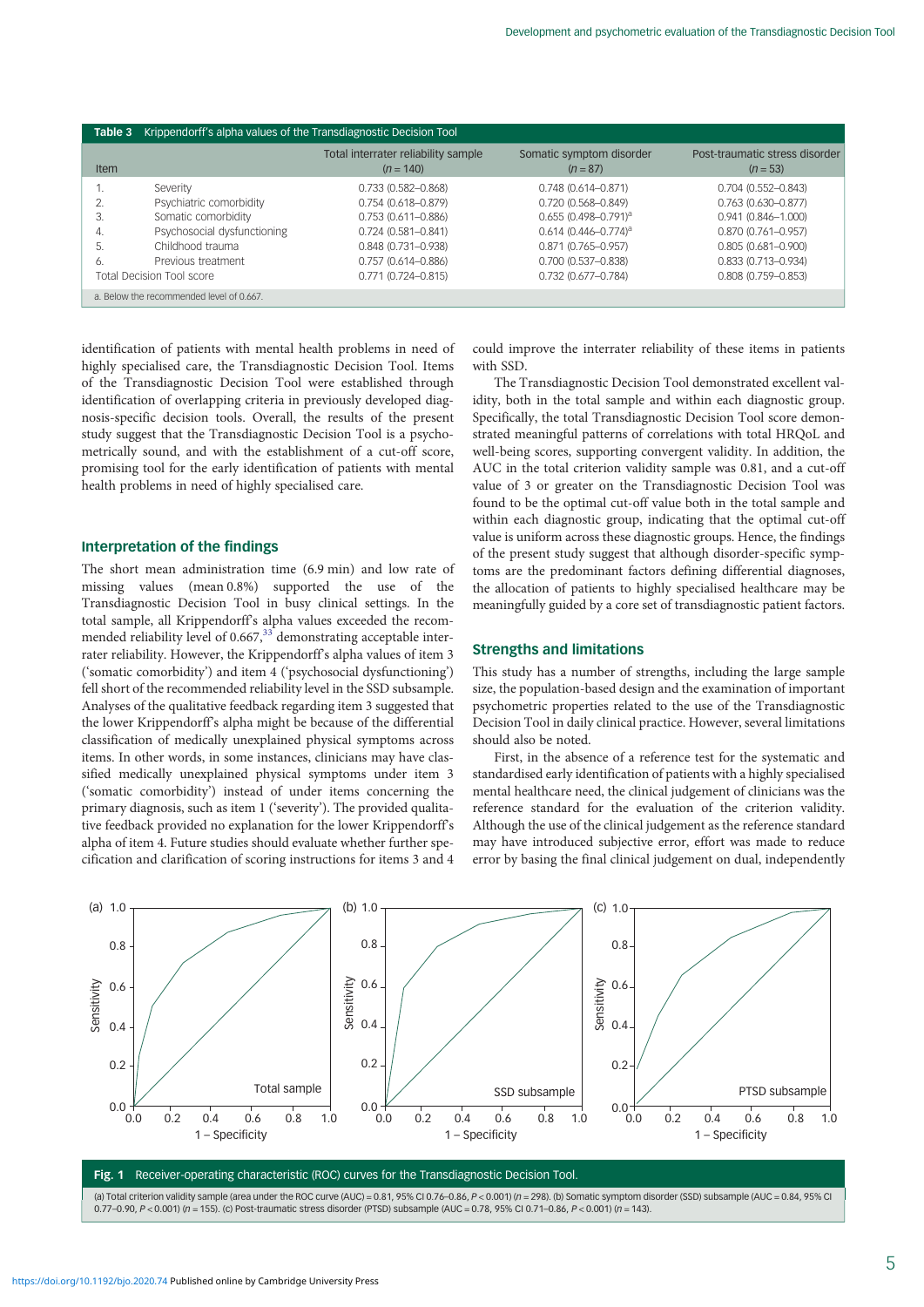<span id="page-5-0"></span>

| Accuracy indices of the Transdiagnostic Decision Tool in the<br>Table 4<br>total criterion validity sample $(n = 298)$ |             |               |             |                |                    |  |
|------------------------------------------------------------------------------------------------------------------------|-------------|---------------|-------------|----------------|--------------------|--|
| <b>Decision Tool</b>                                                                                                   | Sensitivity |               | Specificity |                | Youden index       |  |
| <b>Scale Score</b>                                                                                                     | $\%$        | 95% CI        | %           | 95% CI         | $(J)$ <sup>a</sup> |  |
| $\geq$ 1                                                                                                               | 971         | $93.3 - 99.0$ | 25.8        | $18.5 - 34.3$  | 0.228              |  |
| >2                                                                                                                     | 87.6        | 817-922       | 53.1        | $44.1 - 62.0$  | 0.408              |  |
| >3                                                                                                                     | 724         | 65.0-78.9     | 75.0        | $66.6 - 82.2$  | 0.474              |  |
| >4                                                                                                                     | 50.6        | $42.8 - 58.3$ | 90.6        | $84.2 - 95.1$  | 0.412              |  |
| >5                                                                                                                     | 24.7        | 18.4-31.9     | 96.9        | $922 - 991$    | 0.216              |  |
| 6                                                                                                                      | 7.1         | $3.7 - 12.0$  | 99.2        | $95.7 - 100.0$ | 0.068              |  |
| a. Youden index = (sensitivity + specificity) $-1$ .                                                                   |             |               |             |                |                    |  |

provided examinations by highly trained clinicians and extensive experience in the treatment of patients with severe and complex mental health problems.

Second, as this study presented a first psychometric evaluation of the Transdiagnostic Decision Tool, future studies are needed to extend these findings. More specifically, future studies are required to evaluate the psychometric properties of the Transdiagnostic Decision Tool in other diagnostic groups, in patients without a clear primary diagnosis and in other settings such as primary care. In addition, although the validity of the Transdiagnostic Decision Tool approximates the validity of the available diagnosis-specific decision tools, future studies are needed to determine whether the Transdiagnostic Decision Tool could be used as a substitute for these available diagnosis-specific decision tools for the diagnostic groups of personality disorders, eating disorders, unipolar depression and anxiety disorders. Given the time constraints and competing clinical demands of clinicians in daily practice,  $34$  a trade-off should be made between validity (i.e. precision) and feasibility (i.e. ease of use) of application of the Transdiagnostic Decision Tool in all diagnoses groups.

Third, in order to enhance the feasibility of the Transdiagnostic Decision Tool, the scoring system of the tool was constructed as a simple, additive, unweighted sum score. Although this enhances the ease of use in daily clinical practice, it potentially masks differences in the relative importance of individual scale items, which may reduce the precision of the measure. Further work is required to establish the effect of the use of a weighted score on the psychometric properties of the Transdiagnostic Decision Tool.

Fourth, notwithstanding its favourable validity in this first study, the Transdiagnostic Decision Tool is intended to augment rather than replace the clinical decision-making process in the referral of patients with mental health problems to highly specialised care. The Transdiagnostic Decision Tool has the potential to provide indications of highly specialised care need, which, together with an assessment of the patient's individual circumstances, preferences and level of motivation, could motivate a referral to treatment in a highly specialised mental healthcare setting.

Fifth, although the aim of the development of the Transdiagnostic Decision Tool was to facilitate the provision of matched care, the benefit of matched care in patients with a highly specialised mental healthcare has yet to be studied. Use of the Transdiagnostic Decision Tool in daily clinical practice could, however, enhance the assessment of the clinical- and cost-effectiveness of matched care in patients with a highly specialised mental healthcare need. Finally, although the Transdiagnostic Decision Tool was evaluated for its psychometric properties in specialised and highly specialised mental healthcare settings, the Transdiagnostic Decision Tool might also be of value in primary care services. Use of the Transdiagnostic Decision Tool in primary care services may further enhance the early identification and timely referral of patients with mental health problems in

need of highly specialised care. Future studies are required to evaluate the benefit of use of the Transdiagnostic Decision Tool in primary care services.

### Implications

Despite the limitations, the perceived ease of use, favourable psychometric properties and the transdiagnostic applicability indicate that the Transdiagnostic Decision Tool can be a promising tool for the early identification and adequate management of patients with mental health problems in need of highly specialised care. Its use in daily practice could enhance the systematic and standardised early identification of patients with a highly specialised mental healthcare need, and thereby has the potential to enhance treatment outcomes, reduce recidivism, reduce prolonged quality of life losses and improve the cost-effective use of scarce healthcare resources.

Frédérique C. W. van Krugten (D), Erasmus School of Health Policy & Management, Erasmus University Rotterdam, the Netherlands; Christina M. van der Feltz-Cornelis **D**, Department of Health Sciences, HYMS, University of York, UK; Manon A. Boeschoten, National Psychotrauma Center, Foundation Centrum '45, the Netherlands**: Saskia A. M. van Broeckhuysen-Kloth**, Department of Psychosomatic Medicine, Altrecht, the Netherlands; Jonna F. van Eck van der Sluijs, Clinical Centre of Excellence for Body, Mind and Health, GGz Breburg; and Tranzo Department, Tilburg University, the Netherlands; **Elisa van Ee**, Centre for Psychotrauma, Reinier van Arkel<br>Group, the Netherlands; **Saskia M. van Es**, Department of Psychopathology, PsyQ Amsterdam, Parnassia Groep, the Netherlands; Maartje Schoorl, Institute of Psychology, Leiden University; and Department of Psychotrauma, PsyQ Haaglanden,<br>Parnassia Groep, the Netherlands; **Lineke M. Tak**, Interdisciplinary Center Psychopathology and Emotion Regulation, University Medical Center Groningen; and Dimence, Institute for Mental Health Care, the Netherlands; Werner B. F. Brouwer, Erasmus School of Health Policy & Management, Erasmus University Rotterdam, the Netherlands; Leona Hakkaart-van Roijen, Erasmus School of Health Policy & Management, Erasmus University Rotterdam, the Netherlands

Correspondence: Frédérique C. W. van Krugten. Email: [vankrugten@eshpm.eur.nl](mailto:vankrugten@eshpm.eur.nl)

First received 18 Dec 2019, final revision 14 Jul 2020, accepted 20 Jul 2020

#### Supplementary material

Supplementary material is available online at <https://doi.org/10.1192/bjo.2020.74>.

#### Data availability

The corresponding author has full access to the study data and had final responsibility for the decision to submit the study for publication. The data-sets used and/or analysed during the current study are available from the corresponding author on reasonable request.

## Acknowledgements

Members of Transdiagnostic Decision Tool Consortium: A.J.L.M. van Balkom, V. Beffers, M.A. Boeschoten, S.A.M. van Broeckhuysen-Kloth, C.M. van der Feltz-Cornelis, M. Schoorl, J.F. van Eck van der Sluijs, E. van Ee, A.A. van Elburg, S.M. van Es, E.F. van Furth, L. Hakkaart-van Roijen, G.J. Hendriks, R. Jongedijk, F.W. van Krugten, D. Meijnckens, F.P.M.L. Peeters, K. de Ponti, L.M. Tak, A. Timmermans, E. Willemsen.

#### Author contributions

F.C.W.v.K., C.M.v.d.F.-C., W.B.F.B. and L.H.v.R. were involved in formulating the research question. F.C.W.v.K., C.M.v.d.F.-C., M.A.B., S.A.M.v.B.-K., J.F.v.E.v.d.S., E.v.E., S.M.v.E., M.S., L.M.T., W.B.F.B. and L.H.v.R. designed and carried out the study. F.C.W.v.K. analysed the data and drafted the manuscript. C.M.v.d.F.-C., M.A.B., S.A.M.v.B.-K., J.F.v.E.v.d.S., E.v.E., S.M.v.E., M.S., L.M.T., W.B.F.B. and L.H.v.R. reviewed the drafts of the manuscript. All authors read and approved the final manuscript.

## Funding

This study was supported by a financial contribution from the Innovation Fund Health Insurers (in Dutch 'Innovatiefonds Zorgverzekeraars', <https://www.innovatiefondszorgverzekeraars.nl>) (grant number 3266).

# Declaration of interest

F.C.W.v.K. and L.H.v.R. report a grant from Innovation Fund Health Insurers during the conduct of the study. The other authors have nothing to disclose.

ICMJE forms are in the supplementary material, available online at [https://doi.org/10.1192/](https://doi.org/10.1192/bjo.2020.74) [bjo.2020.74.](https://doi.org/10.1192/bjo.2020.74)